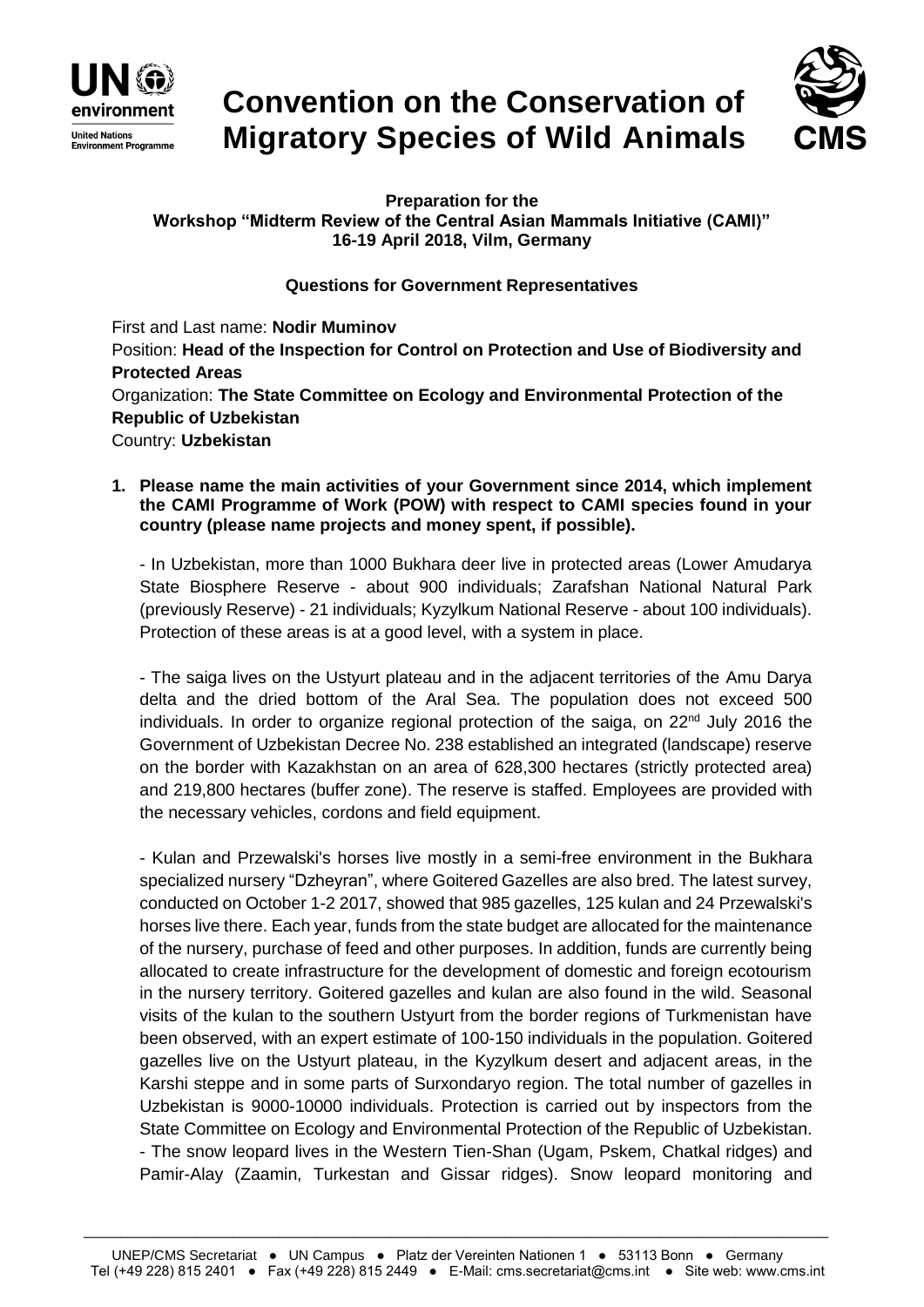conservation is carried out on the territory of the Gissar State Reserve, Chatkalskiy State Nature Reserve, Ugam-Chatkal Reserve and Ugam-Chatkal State National Wild Nature Park. The population is estimated at 50-80 individuals according to expert assessment. The following measures are used to protect the species:

- Reduction of poaching on the snow leopard and its prey (Siberian ibex, Menzbier's marmot, red marmot);
- Conservation of the snow leopard, its prey and ecosystems within the framework of the joint UNDP/GEF and Goskomecology project ""Sustainable natural resource and forest management in key mountainous areas important for globally significant biodiversity";
- Participation in the work of GSLEP;
- Development of a program and action plan for snow leopard conservation in Uzbekistan for 2019–2029.

## **2. Please name your Government's priorities for conservation action on the CAMI species occurring in your country (name 3-5 priorities). Which objectives on CAMI POW do they address?**

- In two protected areas (the Lower Amudarya State Biosphere Reserve and the Zarafshan National Natural Park) there are nurseries for breeding Bukhara deer. In the Bukhara specialized nursery "Dzheyran", work has also begun on breeding Bukhara deer (currently contains 1 male, 2 females). Work to initiate saiga breeding in the "Dzheyran" nursery or on the territory of the complex landscape reserve "Saigachy" is planned.

- Strengthening the capacity of the PA inspectors to work effectively to curb cases of illegal hunting and trade (saiga, snow leopard and prey). Strengthening interdepartmental cooperation on data exchange and conservation of CAMI species (1.1. Illegal hunting and trade);

- Optimization and expansion of the protected area network in the habitats of the snow leopard, goitered gazelle, kulan (2.1. Snow leopard and argali (mountain ecosystems); 2.3. South-west region);

- Involvement of local communities, customs and border guards in the protection of saiga, snow leopards, Bukhara deer and kulan (1.5. Human needs/community engagement in conservation);

- Optimization of the monitoring system for snow leopards and their prey taking into account new methods and technologies; introduction of a single monitoring system for the republic (1.6. Scientific knowledge);

- Strengthening cross-border cooperation with neighboring countries on the protection of the following species during their seasonal movements: saiga (Kazakhstan), snow leopards and mountain ungulates (Kazakhstan, Kyrgyzstan and Tajikistan), Bukhara deer, kulan (Turkmenistan), illegal trade and exchange of monitoring data (1.7. Transboundary cooperation 2.1. Snow leopard and argali (mountain ecosystems); 2.3. South-west region; 2.5. Bukhara deer).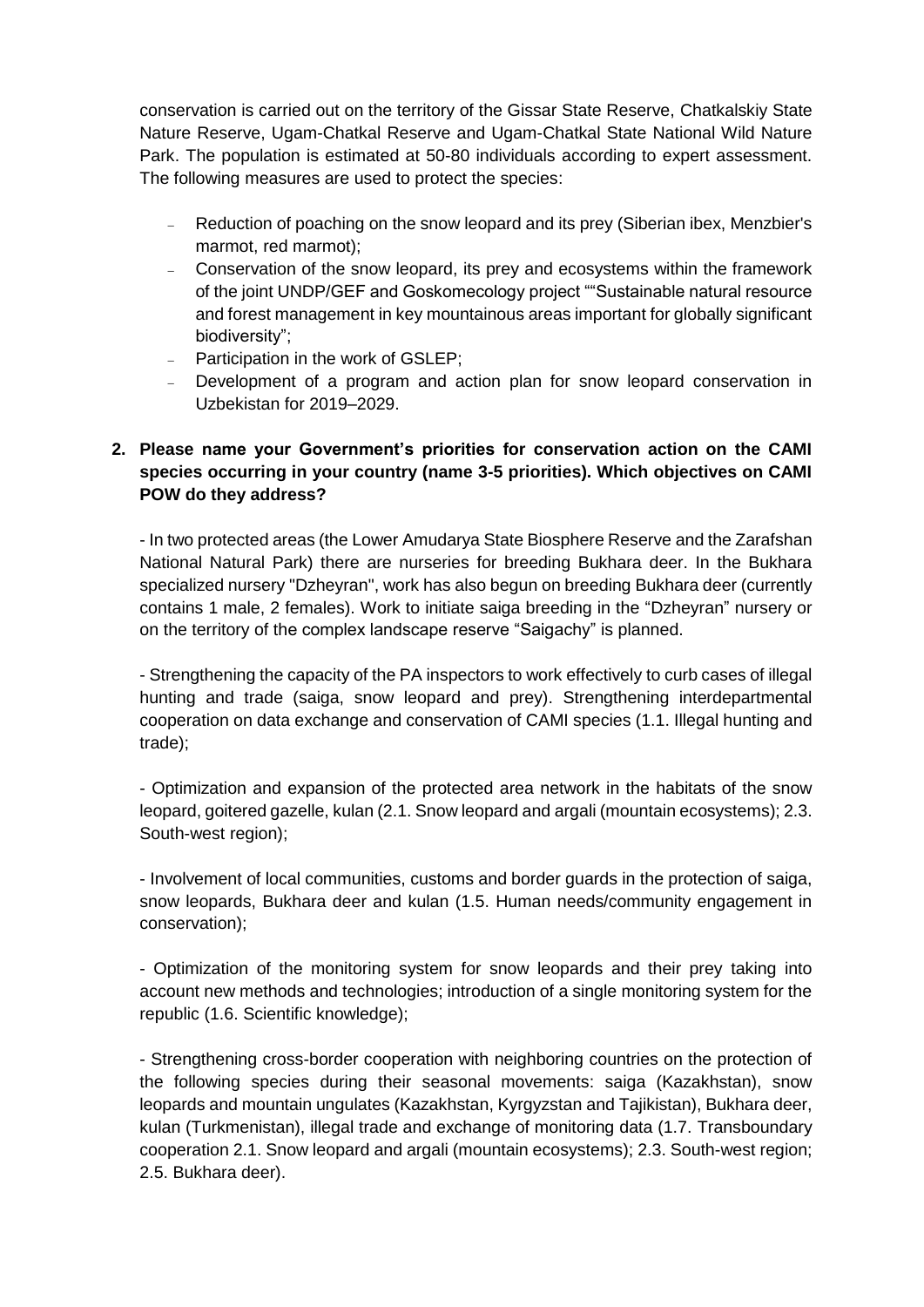**3. Are you aware of any emergencies or urgent threats currently affecting CAMI species in your country or which are very likely to affect the CAMI species in your country in the near future (extreme weather conditions, disease outbreaks, infrastructure plans, ongoing construction, mining, changes in legislation etc.)?**

- As a result of the fence built by Kazakhstan on the border with the Republic of Uzbekistan in 2012, as well as the railway built on the territory of Kazakhstan in 2014-2015, the migration of the Ustyurt saiga population to Uzbekistan almost stopped, and therefore their number in Uzbekistan drastically dropped. In 2016, the obstacles were partially eliminated on Kazakhstan's side, and passage routes were created along the border fence. Perhaps due to favorable weather conditions and a sufficient forage base in the territory of the Republic of Kazakhstan, in 2016-2017 there was no observed saiga migration to Uzbekistan.

#### **4. Please identify 3 major challenges that make implementation of CMS and CAMI difficult in your country.**

- Challenges to the effective protection of endangered animal species include the vast territories they inhabit and a limited number of inspectors, who have insufficient equipment.

- Some areas that are home to endangered animals lack the status of a protected area.

- Degradation, fragmentation and loss of animal habitats (due to agricultural development of territories, development of the mining industry etc.).

- Weak interdepartmental coordination of conservation activities (for example, the protected areas in which the snow leopard lives belong to different departments);

- Insufficient public awareness about environmental legislation and nature protection. Low involvement of local people in nature conservation.

## **5. If possible, provide recommendation(s) for CMS (or other relevant stakeholders) to promote implementation of CAMI and thus conservation of the respective species in your country.**

- Assisting in acquiring saigas for breeding in nursery and semi-free conditions (possibly by exchanging them for kulan or goitered gazelles contained in nurseries) from nearby countries for subsequent reintroduction on the Ustyurt plateau.

- Strengthening cross-border cooperation in snow leopard range states at the level of responsible state environmental organizations, scientific institutions, protected areas, security agencies involved in border protection and suppressing illegal trade of animals and plants, local communities (development and signing of MoUs, joint action plans).

- Development of a unified monitoring program for the snow leopard and its prey, in order to obtain comparable data within selected snow leopard landscapes.